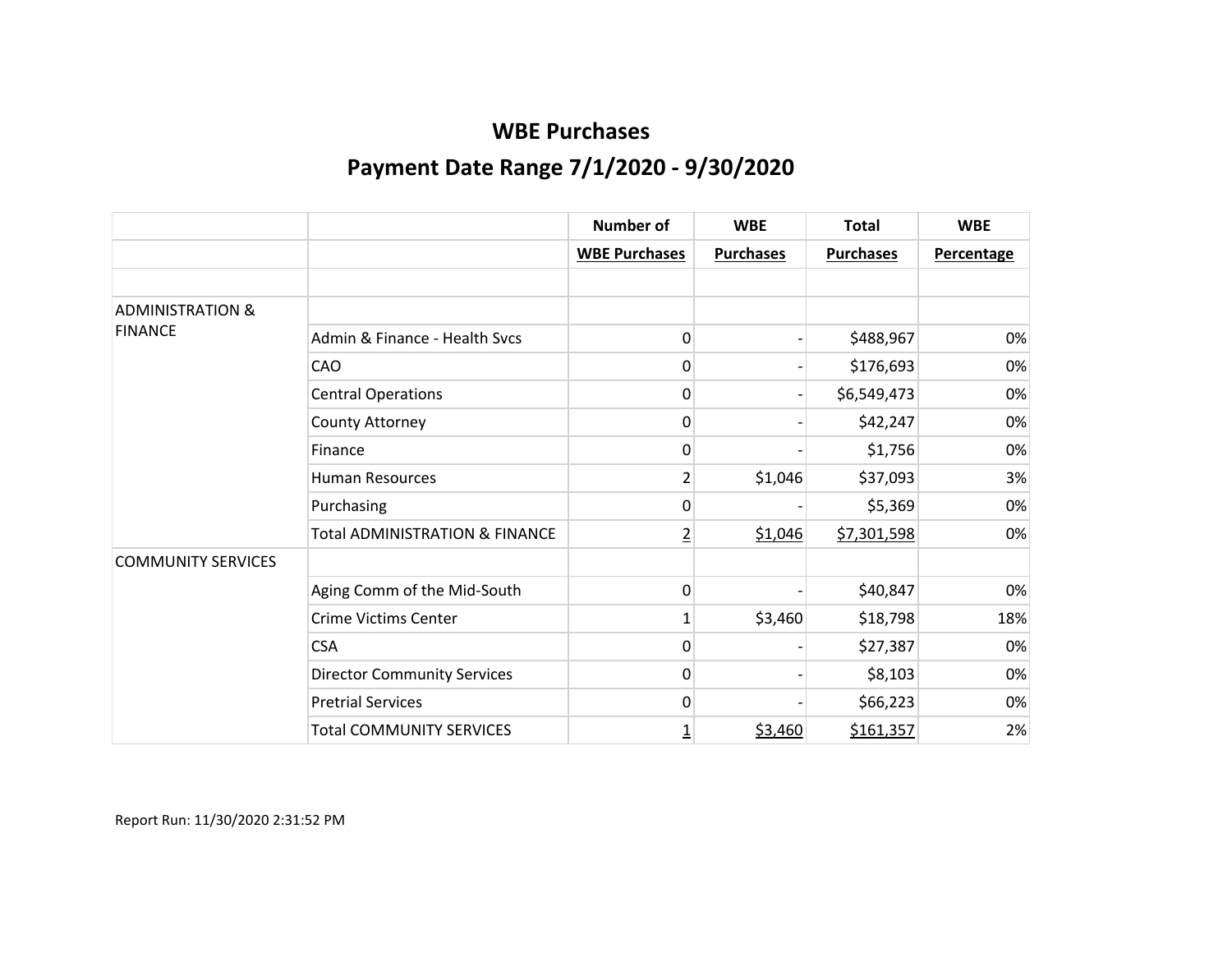| <b>CORRECTIONS</b>        |                                      |                |         |           |    |
|---------------------------|--------------------------------------|----------------|---------|-----------|----|
|                           | <b>Correction Center Facility</b>    | 0              |         | \$2,993   | 0% |
|                           | <b>Corrections Administration</b>    | 3              | \$3,620 | \$994,405 | 0% |
|                           | <b>Total CORRECTIONS</b>             | 3              | \$3,620 | \$997,399 | 0% |
| <b>EMPLOYEE BENEFITS</b>  |                                      |                |         |           |    |
|                           | Employee Health Insurance            | 0              |         | \$3,900   | 0% |
|                           | <b>Total EMPLOYEE BENEFITS</b>       | $\overline{0}$ |         | \$3,900   | 0% |
| <b>HEALTH SERVICES</b>    |                                      |                |         |           |    |
|                           | Admin & Finance - Health Sycs        | 0              |         | \$56,021  | 0% |
|                           | <b>Community Health</b>              | 2              | \$5,751 | \$84,042  | 7% |
|                           | <b>Environmental Health Services</b> | 0              |         | \$273,517 | 0% |
|                           | <b>Forensic Services</b>             | $\mathbf{0}$   |         | \$7,027   | 0% |
|                           | Health Planning & Promotion          | 0              |         | \$3,257   | 0% |
|                           | <b>Inmate Medical Care</b>           | 0              |         | \$42,939  | 0% |
|                           | <b>Public Health Safety</b>          | 0              |         | \$29,813  | 0% |
|                           | Ryan White                           | 0              |         | \$112,999 | 0% |
|                           | <b>Total HEALTH SERVICES</b>         | $\overline{2}$ | \$5,751 | \$609,614 | 1% |
| <b>INFORMATION</b>        |                                      |                |         |           |    |
| <b>TECHNOLOGY SERVICE</b> | <b>Chief Information Officer</b>     | $\mathbf{0}$   |         | \$6,300   | 0% |
|                           | <b>IT Internal Services</b>          | 1              | \$508   | \$530,110 | 0% |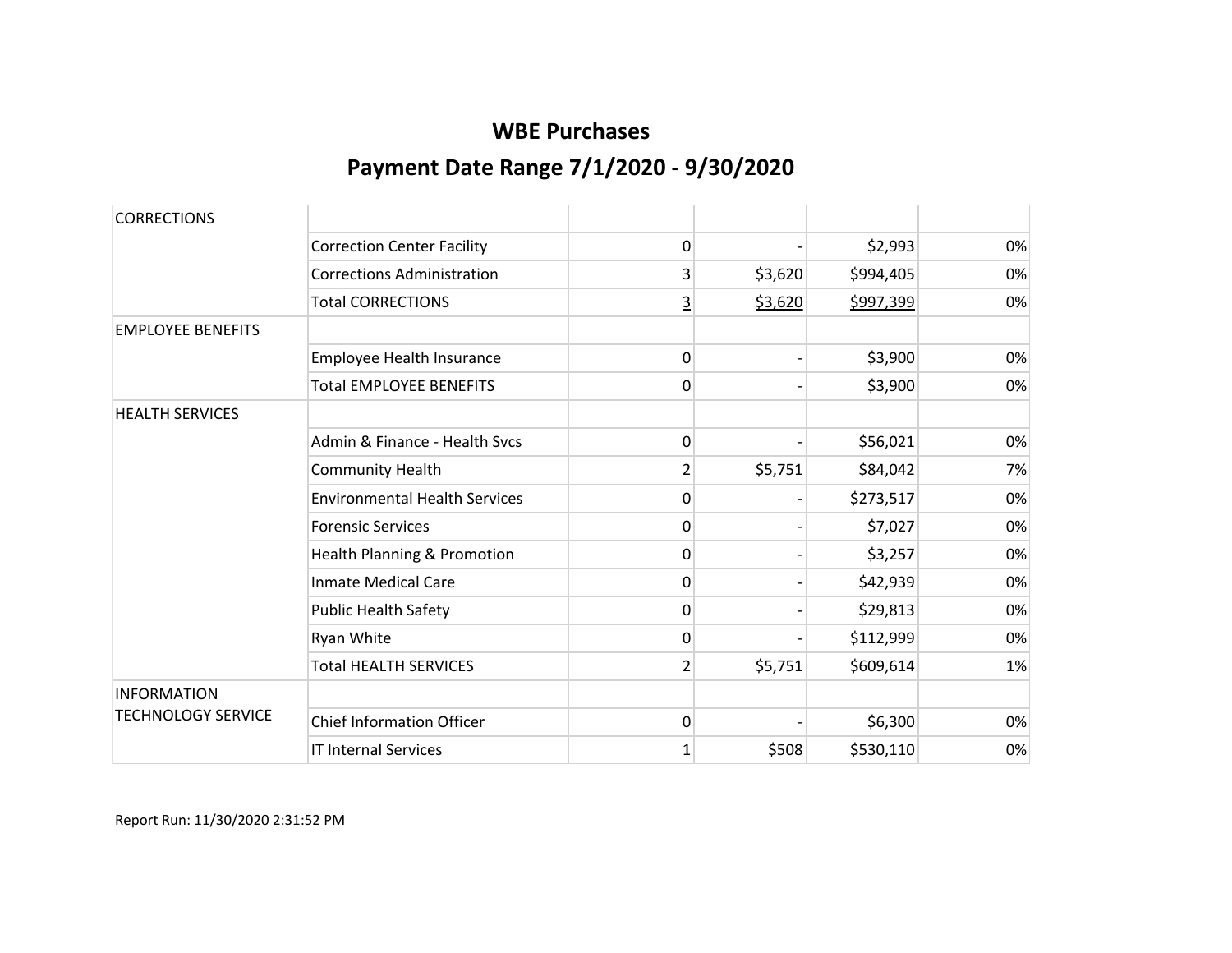| <b>INFORMATION</b><br><b>TECHNOLOGY SERVICE</b> | IT Operations                                         | 1              | \$249   | \$1,136,607 | 0% |
|-------------------------------------------------|-------------------------------------------------------|----------------|---------|-------------|----|
|                                                 | <b>Total INFORMATION TECHNOLOGY</b><br><b>SERVICE</b> | $\overline{2}$ | \$757   | \$1,673,017 | 0% |
| <b>JAIL DIVISION</b>                            |                                                       |                |         |             |    |
|                                                 | Jail Administration                                   | 0              |         | \$110,733   | 0% |
|                                                 | Jail Programs                                         | $\mathbf{1}$   | \$4,995 | \$205,453   | 2% |
|                                                 | Jail Security                                         | 0              |         | \$99,919    | 0% |
|                                                 | <b>Total JAIL DIVISION</b>                            | $\overline{1}$ | \$4,995 | \$416,106   | 1% |
| <b>JUDICIAL</b>                                 |                                                       |                |         |             |    |
|                                                 | <b>Attorney General</b>                               | 0              |         | \$127,073   | 0% |
|                                                 | <b>Circuit Court</b>                                  | 0              |         | \$4,069     | 0% |
|                                                 | <b>Criminal Court</b>                                 | 0              |         | \$60,347    | 0% |
|                                                 | <b>General Sessions Court</b>                         | 0              |         | \$180,908   | 0% |
|                                                 | <b>Jury Commission</b>                                | 0              |         | \$895       | 0% |
|                                                 | Juvenile Court Clerk                                  | 0              |         | \$33,658    | 0% |
|                                                 | Juvenile Court Judge                                  | 4              | \$1,472 | \$132,991   | 1% |
|                                                 | Probate Court                                         | 0              |         | \$1,161     | 0% |
|                                                 | Public Defender                                       | 0              |         | \$15,277    | 0% |
|                                                 | <b>Total JUDICIAL</b>                                 | $\overline{4}$ | \$1,472 | \$556,380   | 0% |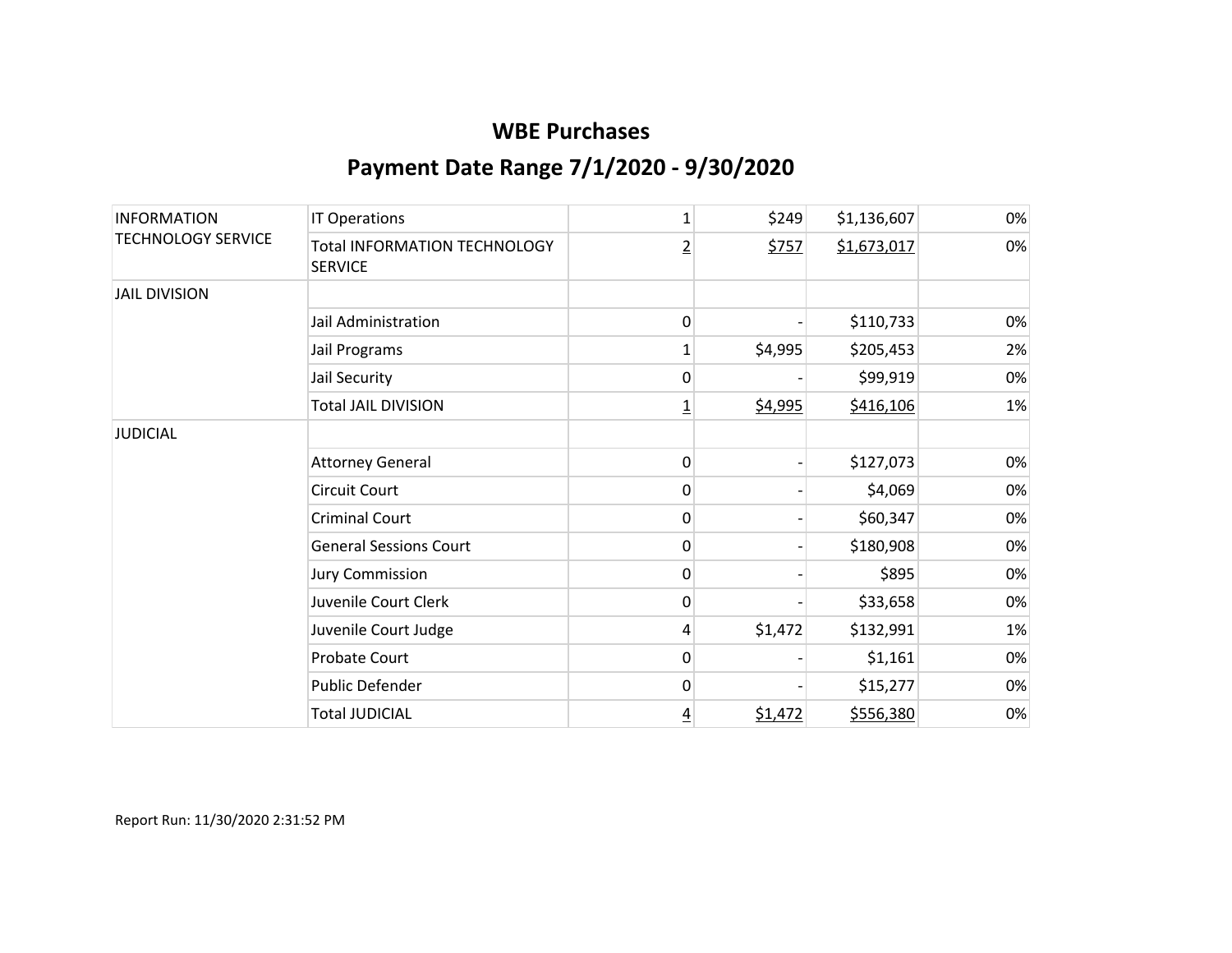| LAW ENFORCEMENT         |                                                       |                 |          |             |     |
|-------------------------|-------------------------------------------------------|-----------------|----------|-------------|-----|
|                         | <b>Chief Deputy</b>                                   | 0               |          | \$17,973    | 0%  |
|                         | Courts                                                | 0               |          | \$456,345   | 0%  |
|                         | <b>Detectives</b>                                     | 0               |          | \$749       | 0%  |
|                         | Fugitive                                              | 0               |          | \$2,344     | 0%  |
|                         | <b>Special Operations</b>                             | 0               |          | \$156,732   | 0%  |
|                         | <b>Training</b>                                       | 0               |          | \$37,086    | 0%  |
|                         | Uniform Patrol                                        | 0               |          | \$31,225    | 0%  |
|                         | <b>Total LAW ENFORCEMENT</b>                          | <u>0</u>        |          | \$702,453   | 0%  |
| <b>MISCELLANEOUS</b>    |                                                       |                 |          |             |     |
| <b>INTERNAL SERVICE</b> | Admin & Finance - Health Sycs                         | $\mathbf 0$     |          | \$3,520     | 0%  |
|                         | <b>Total MISCELLANEOUS INTERNAL</b><br><b>SERVICE</b> | $\underline{0}$ |          | \$3,520     | 0%  |
| OTHER ELECTED OFFICIALS |                                                       |                 |          |             |     |
|                         | Assessor                                              | 0               |          | \$109,277   | 0%  |
|                         | County Clerk                                          | 0               |          | \$17,695    | 0%  |
|                         | <b>Election Commission</b>                            | 0               |          | \$47,469    | 0%  |
|                         | Legislative Operations                                | 0               |          | \$3,926,991 | 0%  |
|                         | Register                                              | 0               |          | \$3,259     | 0%  |
|                         | Trustee                                               | $\overline{2}$  | \$69,900 | \$314,318   | 22% |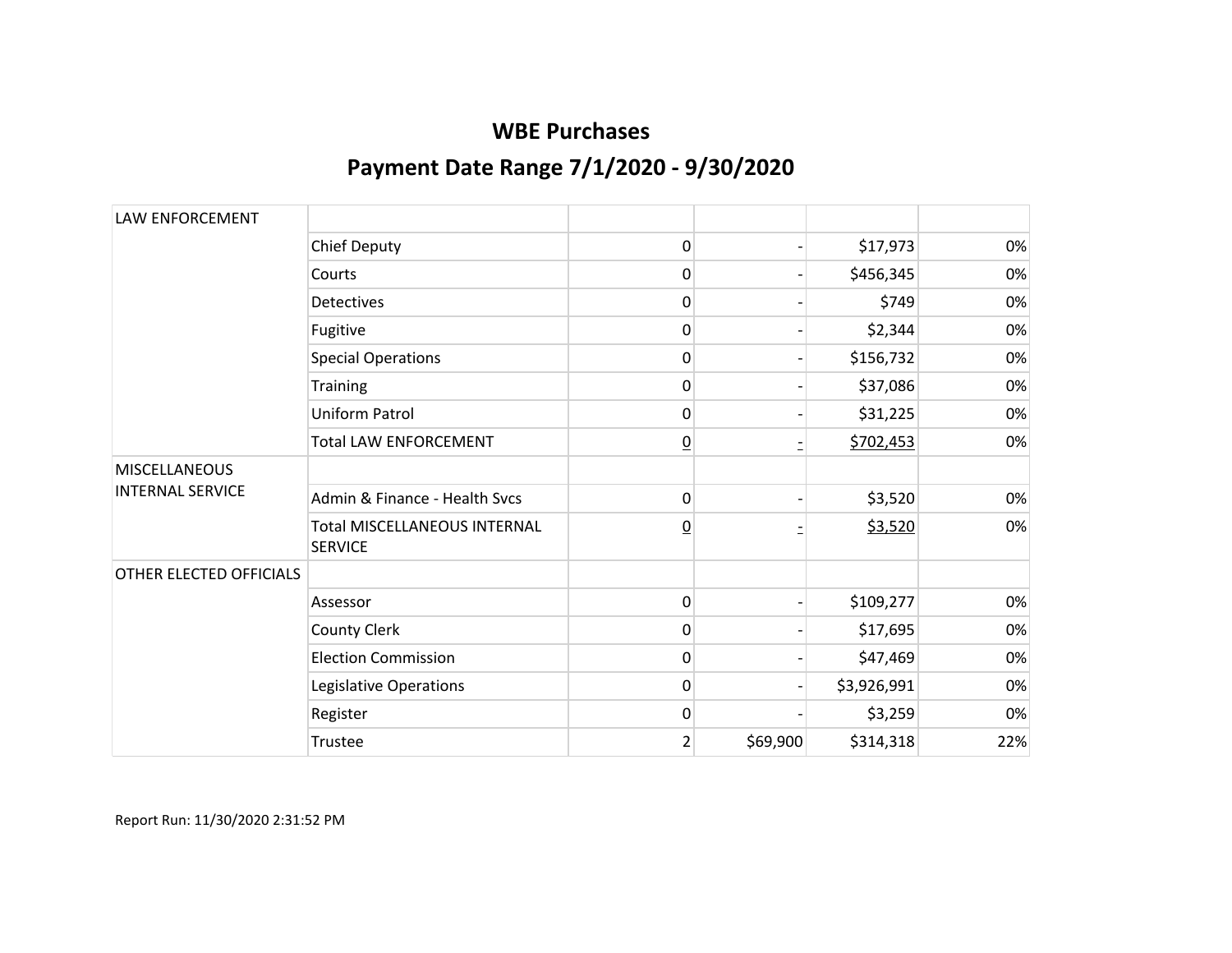|                       | OTHER ELECTED OFFICIALS Total OTHER ELECTED OFFICIALS | $\overline{2}$  | \$69,900 | \$4,419,009 | 2% |
|-----------------------|-------------------------------------------------------|-----------------|----------|-------------|----|
| Other Offices         |                                                       |                 |          |             |    |
|                       | Director - Administration & Fi                        | 0               |          | \$1,819     | 0% |
|                       | Jail Administration                                   | $\mathbf{0}$    |          |             | 0% |
|                       | Jail Programs                                         | 0               |          |             | 0% |
|                       | Roads & Bridges                                       | 0               |          | \$2,130,523 | 0% |
|                       | <b>Support Services</b>                               | 0               |          |             | 0% |
|                       | <b>Total Other Offices</b>                            | $\underline{0}$ |          | \$2,132,342 | 0% |
| <b>PLANNING &amp;</b> |                                                       |                 |          |             |    |
| <b>DEVELOPMENT</b>    | Admin & Finance - Health Svcs                         | 0               |          | \$962       | 0% |
|                       | <b>Codes Enforcement</b>                              | 0               |          | \$137,140   | 0% |
|                       | Director - Planning & Developm                        | 0               |          | \$14,107    | 0% |
|                       | Housing                                               | 0               |          | \$60,227    | 0% |
|                       | <b>Regional Services</b>                              | 0               |          | \$34,360    | 0% |
|                       | <b>Resilience Department</b>                          | 0               |          | \$500,953   | 0% |
|                       | Total PLANNING & DEVELOPMENT                          | $\underline{0}$ |          | \$747,749   | 0% |
| <b>PUBLIC WORKS</b>   |                                                       |                 |          |             |    |
|                       | Director & Staff-Public Works                         | 0               |          | \$25,756    | 0% |
|                       | <b>Environmental Programs</b>                         | 0               |          | \$333,727   | 0% |
|                       | <b>Fire Department</b>                                | 1               | \$100    | \$343,476   | 0% |